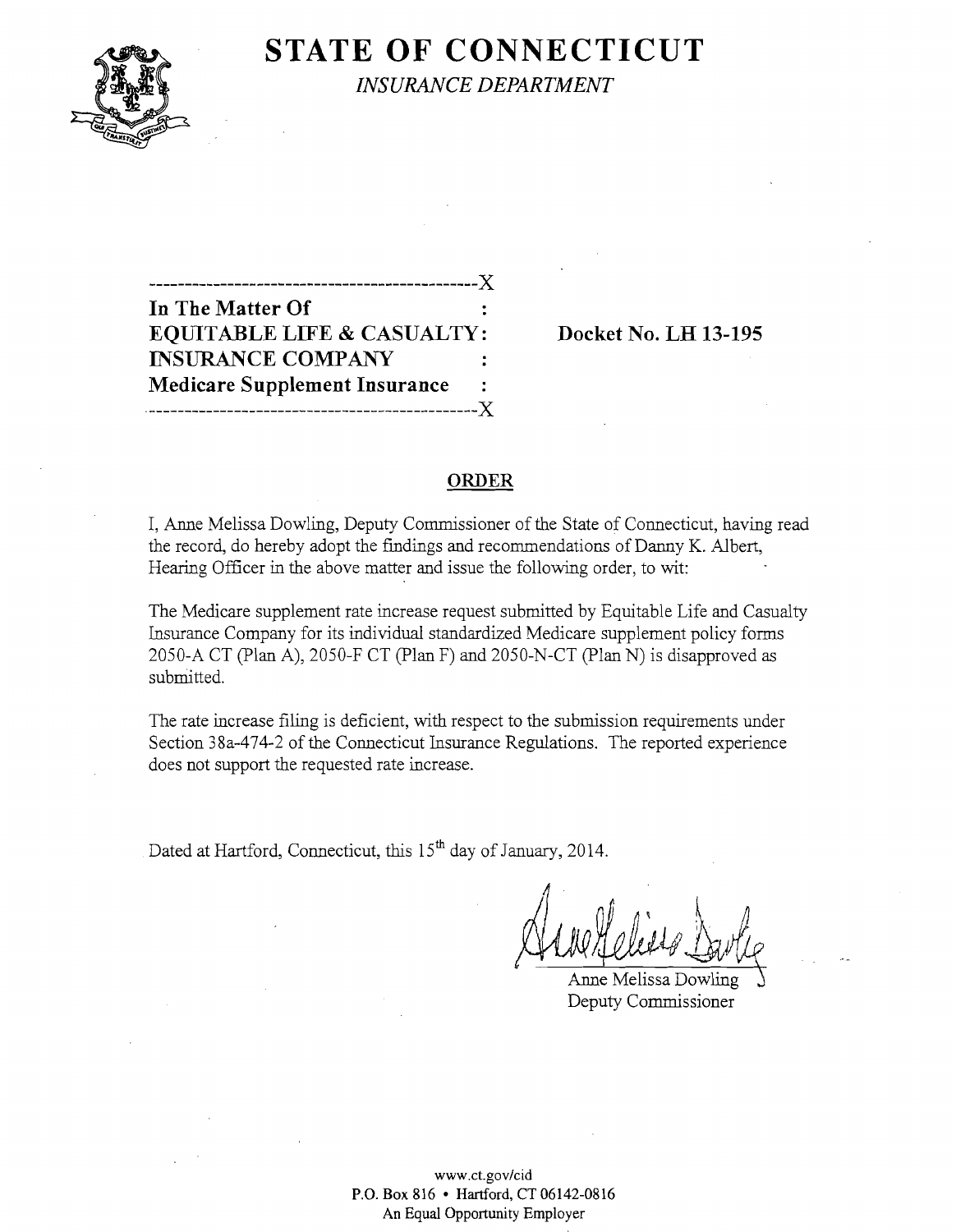## **STATE OF CONNECTICUT**  *INSURANCE DEPARTMENT*

 $\frac{1}{2}$ In The Matter Of: **EQUITABLE LIfE & CASUALTY: Docket No. LH 13-195 INSURANCE COMPANY Medicare Supplement Insurance ----------------------------------------------J(** 

### **PROPOSED FINAL DECISION**

## 1. INTRODUCTION

The Insurance Commissioner of the State of Connecticut is empowered to review rates charged for individual and group Medicare supplement policies sold to any resident of this State who is eligible for Medicare. The source for this regulatory authority is contained in Chapter 700c and Section 38a-495a of the Connecticut General Statutes.

After due notice a hearing was held at the Insurance Department in Hartford on January 7, 2014 to consider whether or not the rate increase requested by Equitable Life  $\&$ Casualty Insurance Company on its individual standardized Medicare supplement business should be approved.

No one from the general public attended the hearing.

No company representatives participated in the hearing.

The hearing was conducted in accordance with the requirements of Section 38a-474, Connecticut General Statutes, the Uniform Administrative Procedures Act, Chapter 54 of the Connecticut General Statutes, and the Insurance Department Rules of Practice, Section 38a-8-1 et seq. of the Regulations of Connecticut State Agencies.

A Medicare supplement (or Medigap) policy is a private health insurance policy sold on an individual or group basis which provides benefits that are additional to the benefits provided by Medicare. For many years Medicare supplement policies have been highly regulated under both state and federal law to protect the interests of persons eligible for Medicare who depend on these policies to provide additional coverage for the costs of health care.

Effective December 1, 2005, Connecticut amended its program of standardized Medicare supplement policies in accordance with Section 38a-495a of the Connecticut General Statutes, and Sections 38a-495a-1 through 38a-495a-21 of the Regulations of Connecticut Agencies. This program, which conforms to federal requirements, provides that all insurers offering Medicare supplement policies for sale in the state must offer the basic "core" package of benefits known as Plan A. Insurers may also offer any one or more of eleven other plans (plans B through N).Effective January 1, 2006, in accordance with

> www.ct.gov/cid P.O. Box 816 • Hartford, CT 06142-0816 An Equal Opportunity Employer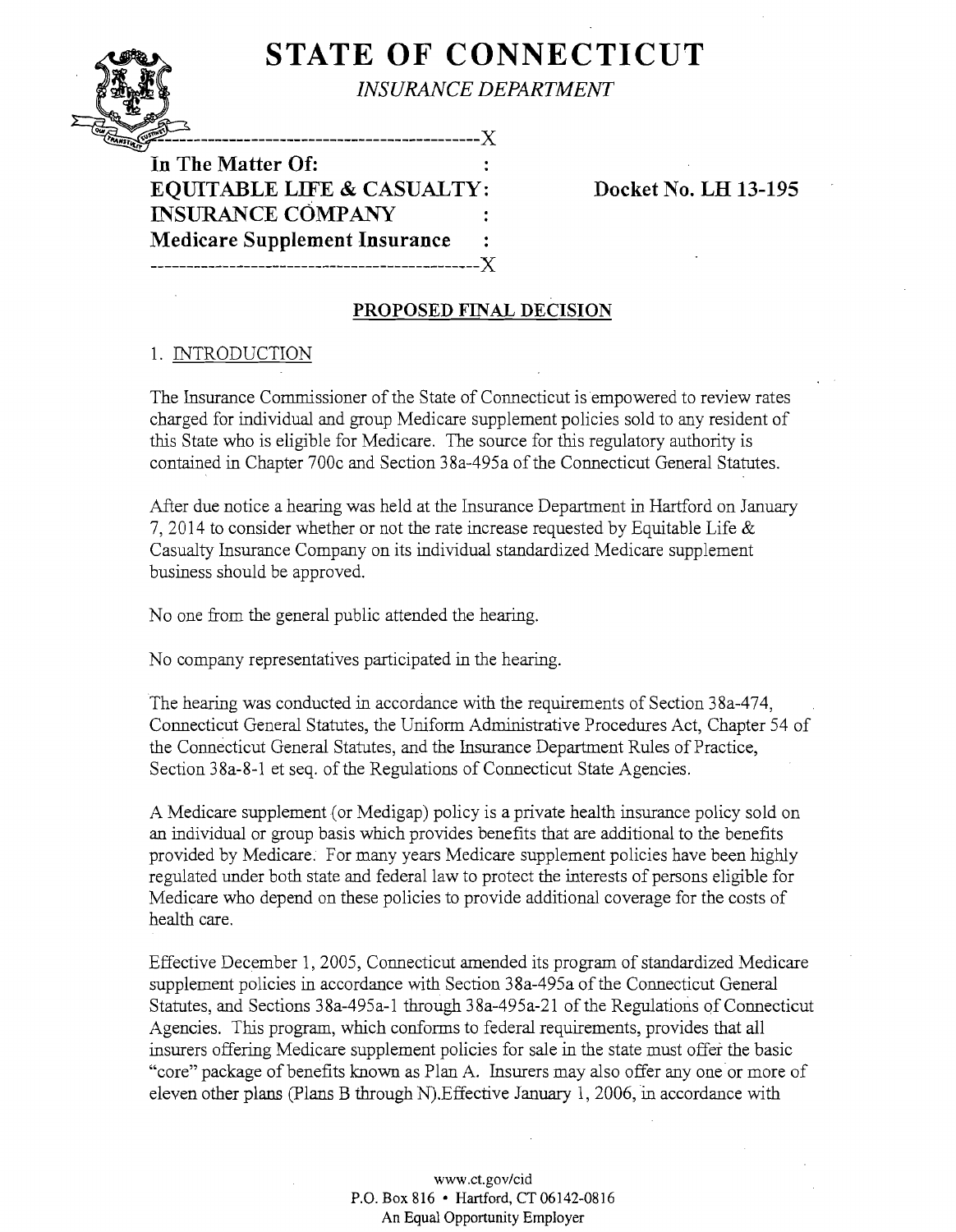Section 38a-495c of the Connecticut General Statutes (as amended by Public Act 05-20) premiums for all Medicare supplement policies in the state must use community rating. Rates for Plans A through N must be computed without regard to age, gender, previous claims history or the medical condition of any person covered by a Medicare supplement policy or certificate.

The statute provides that coverage under Plan A through N may not be denied on the basis of age, gender, previous claims history or the medical condition of any covered person. Insurers may exclude benefits for losses incurred within six months from the effective date of coverage based on a pre-existing condition.

Effective October 1, 1998, carriers that offer Plan B or Plan C must make these plans as well as Plan A, available to all persons eligible for Medicare by reason of disability.

Insurers must also make the necessary arrangements to receive notice of all claims paid by Medicare for their insureds so that supplemental benefits can be computed and paid without requiring insureds to file claim forms for such benefits. This process of direct notice and automatic claims payment is commonly referred to as "piggybacking" or "crossover".

Sections 38a-495 and 38a-522 of the Connecticut General Statutes, and Section 38a-495a-10 of the Regulations of Connecticut Agencies, state that individual and group Medicare supplement policies must have anticipated loss ratios of 65% and 75%, respectively. Under Sections 38a-495-7 and 38a-495a-10 of the Regulations of Connecticut Agencies, filings for rate increases must demonstrate that actual and expected losses in relation to premiums meet these standards, and anticipated loss ratios for the entire future period for which the requested premiums are calculated to provide coverage must be expected to equal or exceed the appropriate loss ratio standard.

Section 38a-473 of the Connecticut General Statutes provides that no insurer may incorporate in its rates for Medicare supplement policies factors for expenses that exceed 150% of the average expense ratio for that insurer's entire written premium for all lines of health insurance for the previous calendar year.

#### II. **FINDING OF FACT**

After reviewing the exhibits entered into the record of this proceeding, and utilizing the experience, technical competence and specialized knowledge of the Insurance Department, the undersigned makes the following findings of fact:

1. Equitable Life & Casualty Insurance Company has requested a  $7\%$  rate increase for its individual standardized Medicare supplement policy form 2050 for Plans A, F and N.